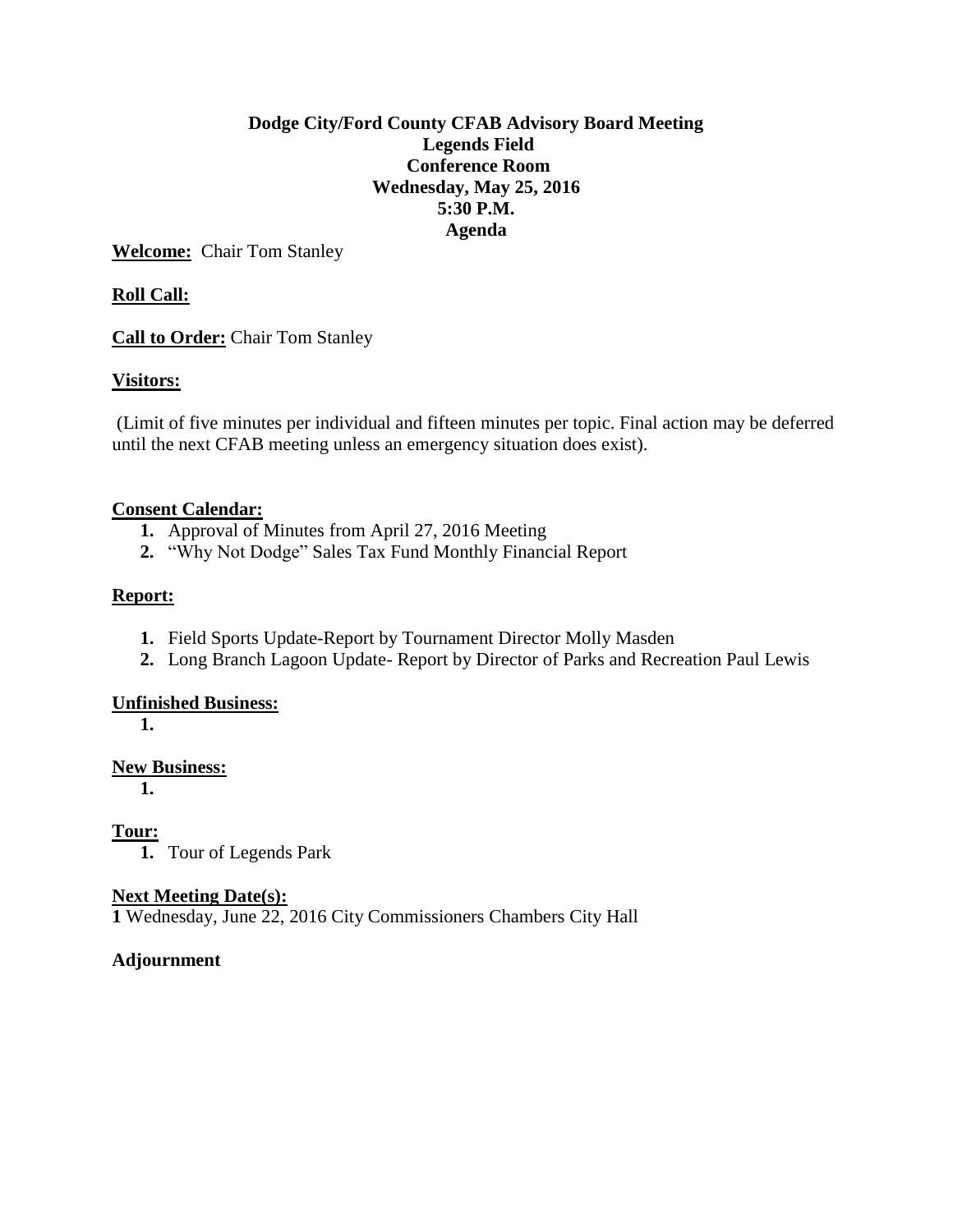### **Dodge City/Ford County CFAB Advisory Board Minutes City Hall, City Commissioners Chambers Wednesday, April 27, 2016 5:30 P.M.**

**Welcome:** Tom Stanley, Chair

**Roll Call:** Paul Yaroslaski, Michael Martinez, Christa Roy, Tom Stanley, Jeff Turner, Ryan Rabe and Commissioner Rick Sowers

**Call to Order:** Tom Stanley called the meeting to order.

### **Visitors:**

**1.** Paul Lewis, Director of Parks and Recreation introduced Molly Masden as the new Tournament Director for Field Sports. Ms. Masden was selected from over 30 other candidates and recently graduated from Concordia College in Sports Administration and worked at Woodside Sports Complex in Wisconsin.

### **Consent Calendar:**

- **1. Approval of Minutes from February 24, 2016 Meeting** Ryan Rabe made a motion to approve the minutes as presented. Jeff Turner seconded the motion. The motion passed unanimously.
- **2.** "**Why Not Dodge" Sales Tax Fund Monthly Financial Report-** Chair Tom Stanley asked if there were any questions on the monthly financials. Jeff Turner had a question on the difference between the actual taxes collected and the budgeted taxes. Director of Finance, Nannette Pogue was unable to attend the meeting, however, Melissa McCoy, staff person for CFAB agreed to pass along the question and record the response in the minutes. The response from the Director of Finance was as follows: The differences in the actual taxes collected vs. budget taxes was partially a timing issue during the month of March. The City sales tax that was received wasn't recorded until April. The sales tax is also down about 5% from the same time period last year.

### **Report:**

**1.** Tour of the Long Branch Lagoon –The CFAB members met at the Long Branch Lagoon in Wright Park and toured the facilities. Director of Parks and Recreation Paul Lewis explained the various aspects of the park.

### **Unfinished Business:**

**1. New Business: 1. Next Meeting Date(s):**

- **1.** Monday, May 9, 2016-6:00 pm-Joint Commission Meeting- City Commissioners Chambers City Hall
- **2.** Wednesday, May 25, 2016 6:00 pm-CFAB Meeting City Commissioners Chambers

**Adjournment-**A motion was made by Michael Martinez to adjourn the meeting. Jeff Turner seconded and the motion passed unanimously.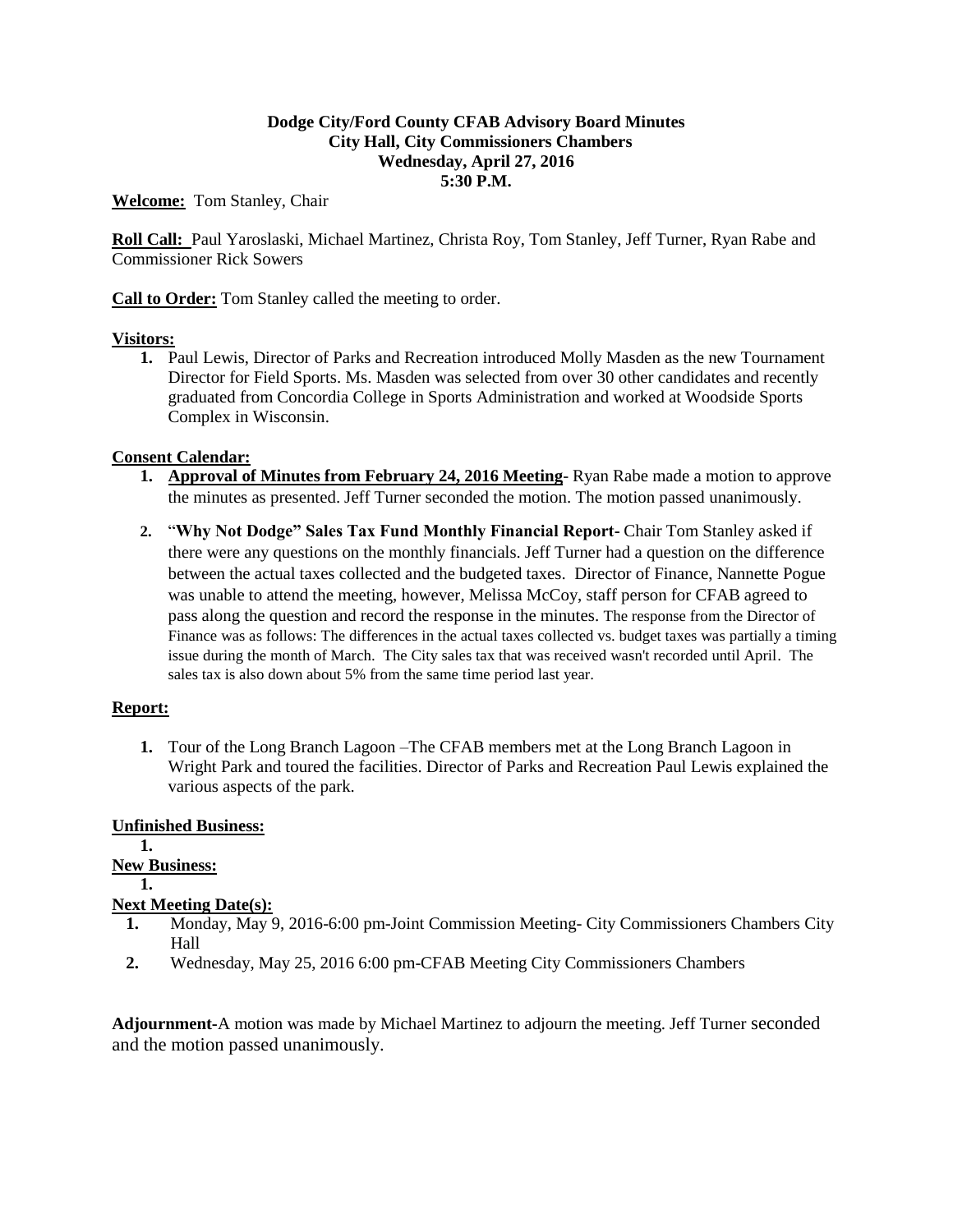# SALES TAX PROJECT FUND<br>STATEMENT OF REVENUE AND EXPENDITURES<br>BUDGET PERFORMANCE<br>April 30, 2016

| (April 2016)<br>(April 2016<br><b>Budge</b><br><b>Current YTI</b><br>Jan-Apr 2016 | Jan-Apr 2016<br><b>Current YTI</b><br>Budget |
|-----------------------------------------------------------------------------------|----------------------------------------------|
|-----------------------------------------------------------------------------------|----------------------------------------------|

 $\frac{1}{2}$ 

# OPERATING FUND-SALES TAX PROJECTS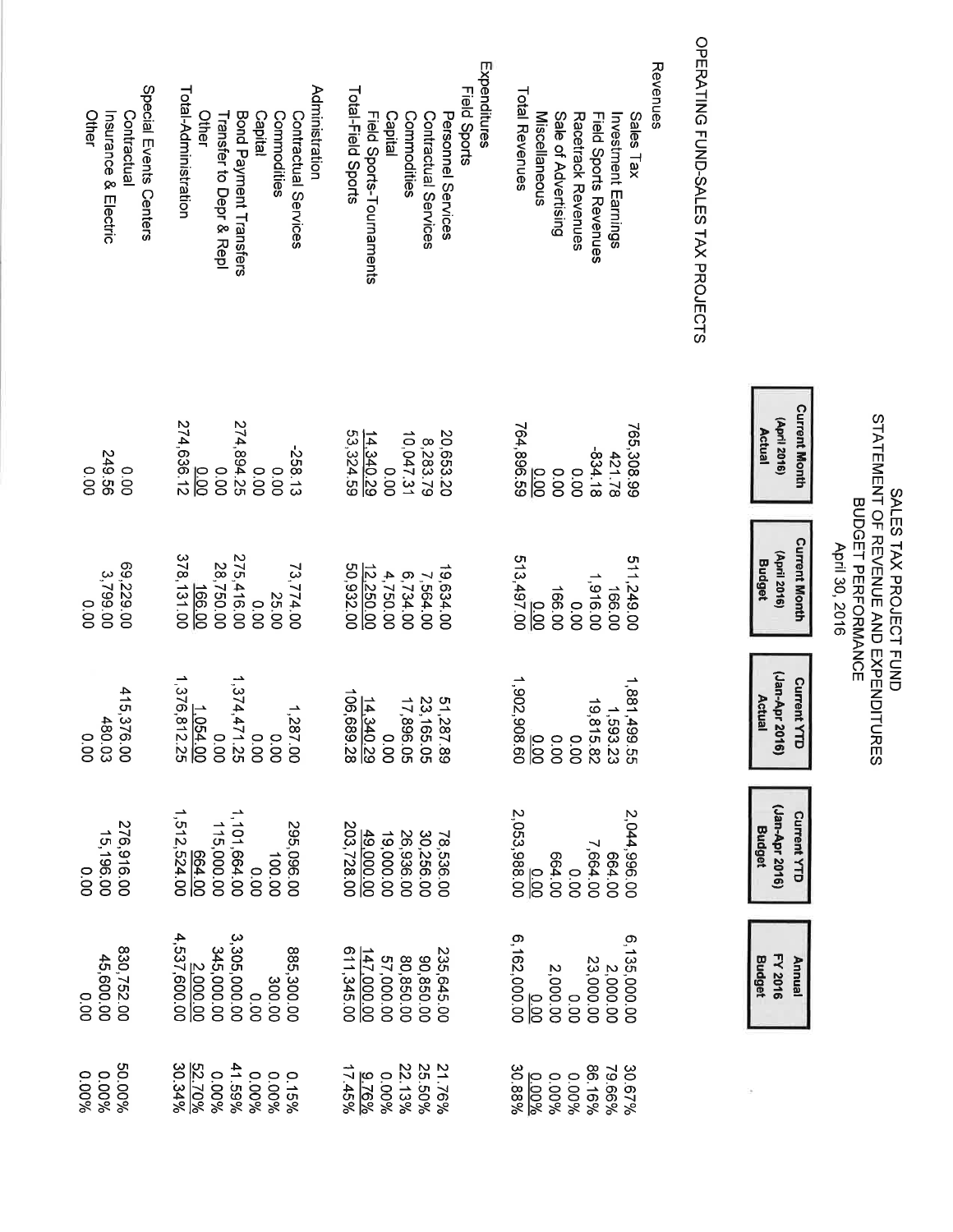| Total-Special Events Centers<br>Capital Outlay                                      | 0.00<br>249.56         | 12.500.00<br>85,528.00      | 0.00<br>415,856.03                        | $\frac{50,000.00}{342,112.00}$            | 150,000.00<br>1,026,352.00                   | 0.00%               |
|-------------------------------------------------------------------------------------|------------------------|-----------------------------|-------------------------------------------|-------------------------------------------|----------------------------------------------|---------------------|
| Facilities Maintenance<br>Commodities<br>Contractual Services<br>Personnel Services | 320.21<br>0.00         | 1,345.00<br>815.00<br>41.00 | 320.21                                    | 5,380.00<br>164.00                        | 500.00<br>9.800.00<br>26,450.00<br>16,150.00 | 1.98%<br>%          |
| Total-Facilities Maintenance                                                        | $\frac{0.00}{320.21}$  | 2,201.00                    | $\frac{0.00}{320.21}$ .                   | 3,260.00                                  |                                              | 1.21%               |
| Raceway Park<br>Personnel Services<br>Contractual Services                          | 59,038.87<br>1,181.25  | 00'668                      |                                           | 3,596.00<br>92,360.00                     | 10,800.00                                    | 16.41%              |
| Commodities                                                                         | 1,722.24               | 23,090.00<br>1,665.00       | $1,771.96$<br>112,329.89<br>5,918.87      | 6,660.00                                  | 277,100.00<br>20,000.00                      | 29.59%<br>40.54%    |
| Total-Raceway Park<br>Capital Outlay                                                | 10,170.00<br>72,112.36 | 26,654.00<br>1.000.00       | $\frac{10.170.00}{130,190.72}$            | 106,616.00<br>4,000.00                    | 319,900.00<br>12.000.00                      | $84.75\%$<br>40.70% |
| Outdoor Regional Aquatics Facility<br>Contractual Services                          | 9,666.15               | 6,250.00                    |                                           | 25,000.00                                 | 75,000.00                                    | 48.81%              |
| Capital Outlay<br>Commodities                                                       | 10,016.15<br>350.00    | 00.00<br>$\overline{50}$    | $\frac{5.500.00}{42,456.15}$<br>36,606.15 | $\overline{\overline{\text{ss}}}$<br>0.00 | $\frac{10}{10}$<br>00.0                      |                     |
| Total - Aquatics Facility                                                           |                        | 6,250.00                    |                                           | 25,000.00                                 | 75,000.00                                    | 96.61%              |
| TOTAL EXPENDITURES-OPERATING FUN                                                    | 410,658.99             | 549,696.00                  | 2,072,324.64                              | 2,198,784.00                              | 6,596,647.00                                 | 31.41%              |
| Revenue Over/Under Expenditures                                                     | 354,237.60             | -36,199.00                  | $-169,4$<br>16.04                         | $-144,796.00$                             | 434,647.00                                   |                     |
| ST Organizational Funding Fund<br>Revenues                                          |                        |                             |                                           |                                           |                                              |                     |
| Grants                                                                              | 00.0                   | 00.0                        |                                           | 00.00                                     | 000                                          |                     |
| Charges for Services                                                                | 0.00                   | 00.0                        |                                           | 0.00                                      | 0.00                                         |                     |
| Transfer From Other                                                                 | 00.00                  | 7,119.00                    |                                           | 28,476.00                                 | 85,430.00                                    |                     |
| Total Revenue-ST Organizational Funding<br>Transfer From Sales Tax Fund             | 0.00<br>0.00           | 66,286.00<br>59,167.00      | 000000<br>0000000                         | 265,144.00<br>236,668.00                  | 710,000.00<br>795,430.00                     | 9600'0              |
| Expenditures                                                                        |                        |                             |                                           |                                           |                                              |                     |
| Personnel Services                                                                  | 7,649.49               | 6,173.00                    |                                           | 24,692.00                                 | 74,105.00                                    | 28.67%              |
| Contractual Services                                                                | 352.69                 | 59,465.00                   | 21,249.48<br>136,153.68                   | 237,860.00                                | 713,600.00                                   | 19.08%              |
| Commodities                                                                         | 52.97                  | 207.00                      | بب<br>31.10                               | 828.00                                    | 2,500.00                                     | 13.24%              |
| Capital Outlay                                                                      | $\overline{00}$        | 166.00                      | 1.916.80<br>159,651.06                    | 00'799                                    | <u>2.000.00</u>                              |                     |
| Total Expenditures-ST Organizational Fundir                                         | 8,055.15               | 66,011.00                   |                                           | 264,044.00                                | 792,205.00                                   | 20.15%              |
| Revenue Over/Under Expenditures                                                     | -8,055.15              | 275.00                      | -159,69.<br>51.06                         | 1,100.00                                  | 3,225.00                                     |                     |
| Debt Service Account - SEC                                                          |                        |                             |                                           |                                           |                                              |                     |
|                                                                                     |                        |                             |                                           |                                           |                                              |                     |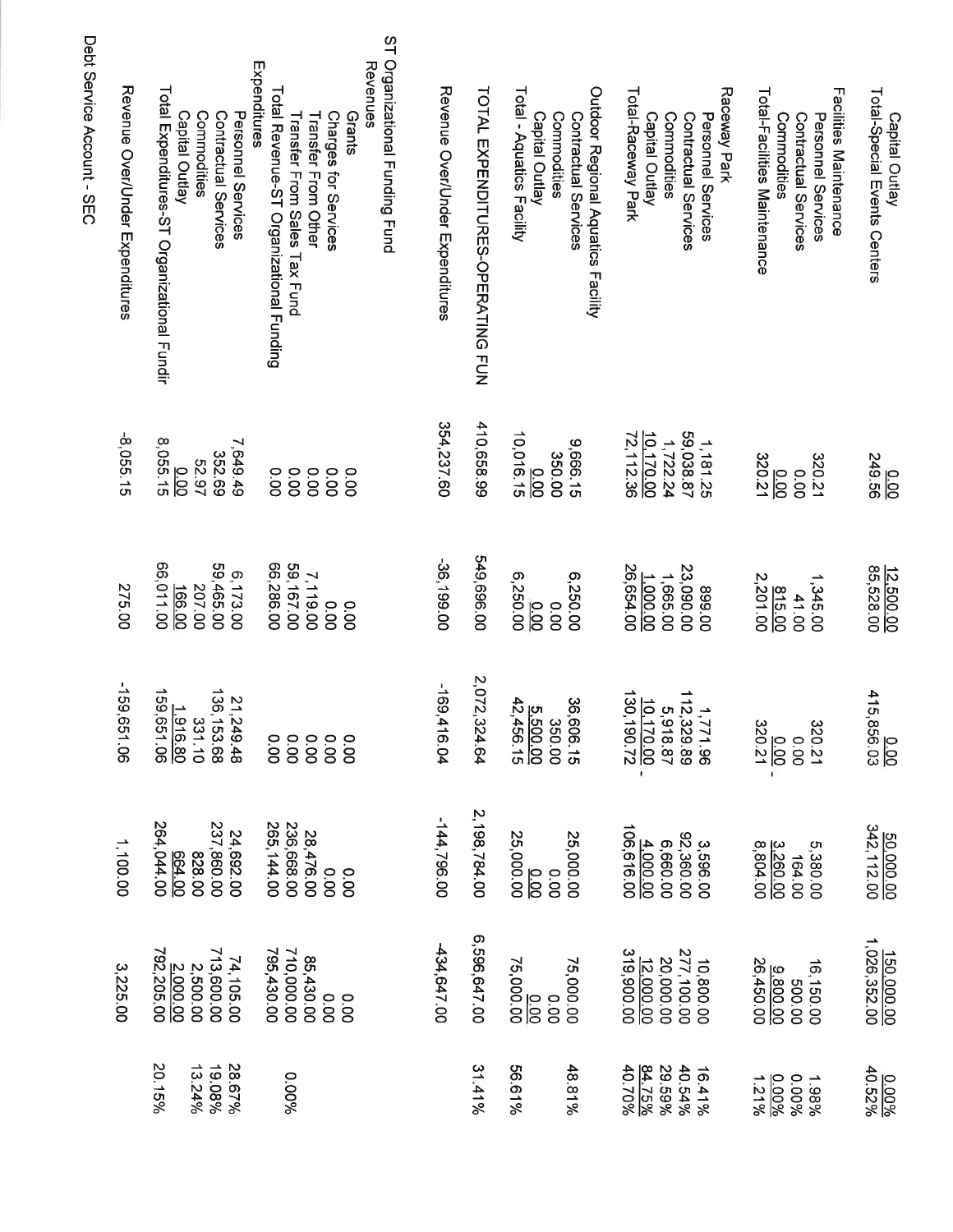| Revenue Over/Under mxpenditures | Total Expenditures<br>Principal Payments<br>Interest Payments | Debt Service Account - Outdoor Regional Acquatics Facility<br><b>Revenues</b><br>Expenditures<br>Total Revenues<br>Investment Income<br>Transfer from COI fund<br>Transfer from Operating Funds | Revenue Over/Under Expenditures | Expenditures<br>Total Expenditures<br>Principal Payments<br>Investment Fees<br>Interest Payments | Revenues<br>Total Revenues<br>Investment<br>Investment<br>Transfer from Operating Funds<br><b>Transfer from Reserve Fund</b> |
|---------------------------------|---------------------------------------------------------------|-------------------------------------------------------------------------------------------------------------------------------------------------------------------------------------------------|---------------------------------|--------------------------------------------------------------------------------------------------|------------------------------------------------------------------------------------------------------------------------------|
| 21, 113.78                      | $rac{1}{20}$                                                  | $\frac{0.00}{21,113.78}$<br>21,113.78<br>0.00                                                                                                                                                   | 274,991.93                      |                                                                                                  | 274,991.93<br>274,894.25<br>87.68<br>0.00                                                                                    |
| 191, 155.28                     |                                                               | 191, 155.28<br>170,041.50<br>21, 113.78<br>00.00                                                                                                                                                | 930,166.88                      | 0.00                                                                                             | 930, 166.88<br>929.933.10<br>233.78<br>0.00                                                                                  |